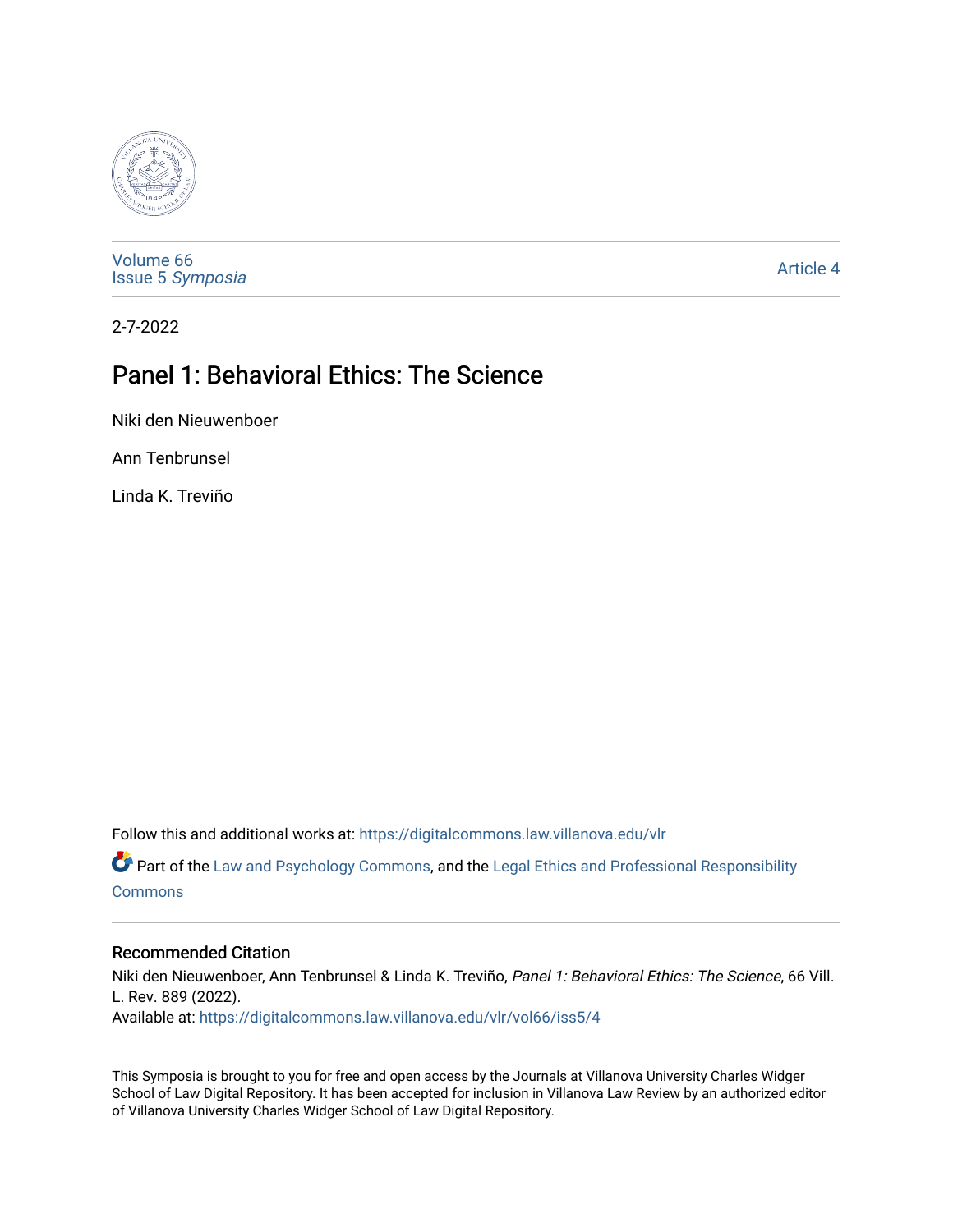### 2021]

# TRANSCRIPTION OF THE 2021 *VILLANOVA LAW REVIEW* NORMAN J. SHACHOY SYMPOSIUM: *PRACTICAL ETHICS IN CORPORATE LAW: THE SCIENCE, INSTRUCTION AND "REAL-WORLD" APPLICATION*

#### PANEL 1: BEHAVIORAL ETHICS: THE SCIENCE\*

#### MODERATOR: J.S. NELSON\*\*

PANELISTS: NIKI DEN NIEUWENBOER, PHD\*\*\* ANN TENBRUNSEL, PHD\*\*\*\* LINDA K. TREVIÑO, PHD\*\*\*\*\*

DEAN MARK ALEXANDER, VILLANOVA UNIVERSITY CHARLES WIDGER SCHOOL OF LAW: Good morning everybody. I see we have over one hundred folks joining us. I'm Mark Alexander. I'm the Arthur J. Kania Dean here at the Villanova University Charles Widger School of Law. It is indeed my honor and pleasure to welcome you to the Norman J. Shachoy Symposium this year. First and foremost, I do want to say a word about Norman J. Shachoy. This is the Shachoy Symposium, and it is named in honor of Mr. Norman J. Shachoy, who was an undergraduate class of 1958, in our law school class of 1961, and who was Editor-in-Chief of the *Law Review* in Volume 6. This Symposium is named in his honor. I start with the sad news that Mr. Shachoy passed on February 9th, just recently. My most sincere condolences. I believe that Mrs. Shachoy may be online with us. We have spoken already, but it's on behalf of the entire community my sincere condolences to you and to your son, Jamie, who is also in the audience. Jamie was the class of '86. And to your other son and your granddaughters—the entire family—we are proud to have the opportunity to honor every year the legacy of dedicated individuals like Norman

\*\*\* Associate Professor of Organizational Behavior and Business Ethics, University of Kansas School of Business.

\*\*\*\* David E. Gallo Professor of Business Ethics, Mendoza College of Business, University of Notre Dame.

\*\*\*\*\* Distinguished Professor of Organizational Behavior and Ethics, Director of the Shoemaker Program in Business Ethics, Pennsylvania State University Smeal College of Business.

(889)

<sup>\*</sup> The 2021 Norman J. Shachoy Symposium took place virtually on February 19, 2021 at Villanova University Charles Widger School of Law. This transcript has been edited and excerpted.

<sup>\*\*</sup> On leave at Harvard Business School, 2021-22. Formerly Associate Professor of Law, Villanova University Charles Widger School of Law; Department of Management & Operations (by courtesy), Villanova School of Business; Senior Fellow, Wharton School, University of Pennsylvania.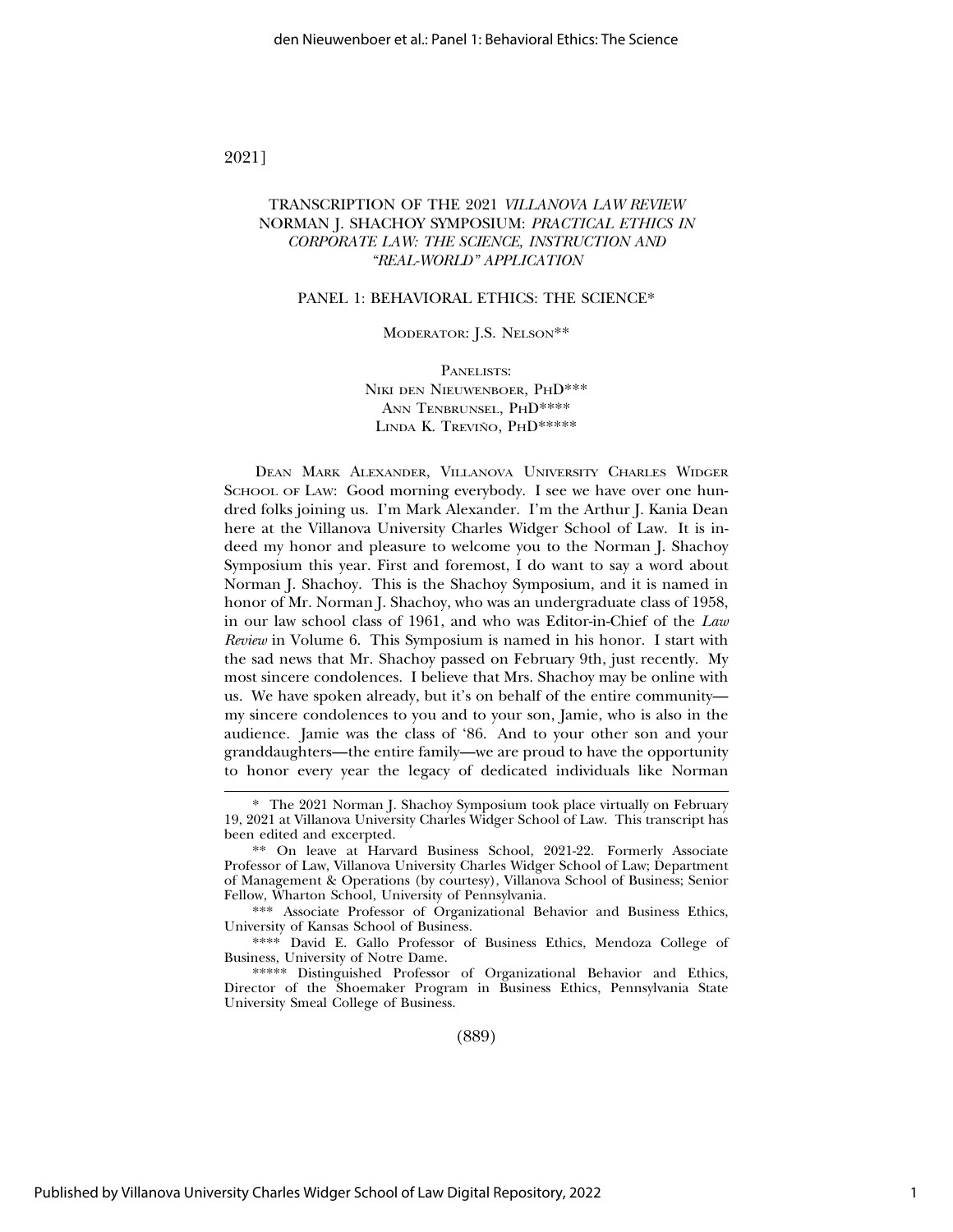Shachoy. I wanted to mark this moment and express condolences and thanks to the entire Shachoy family.

As for the Symposium itself, it's co-sponsored by the David F. and Constance B. Gerard-diCarlo Center for Ethics, Integrity and Compliance. This Center, the Gerard-diCarlo Center, has been a driving force behind our position at the intersection of law and business, and law and ethics. Professor Steve Chanenson has done a great job as faculty director, providing guidance to the Center's Managing Board. We are very grateful. Professors Doris Brogan and J.S. Nelson have been terrific contributing to the important conversation we're having today; they also are going to be moderators, so I thank them for all they're doing. I want to thank my colleague, faculty member Professor Cathy Lanctot, who provides great vision and mentorship and leadership as a faculty advisor to the *Law Review*. I'm very glad that she has taken such great leadership.

Also, there are a number of individuals who have been making tireless contributions. Without their contributions, we would not be here today. So a quick shout-out to our Director of Events, Nicole Garafano; our Faculty Support and CLE Coordinator, Carla Edwards; our Director of Communications and Marketing, Julie Delaney; our Manager of Multimedia Technologies, Brian Sirack; our Communication Specialist, Samantha Lare; and our Faculty Support Administrative Assistant, Victoria Durand. All of them and more make this possible, and so I want to thank them. Then, also, we have these wonderful folks who are coming to participate in this event, some of the distinguished scholars, teachers, practitioners within the fields of ethics and corporate law. It will lay a great foundation for us to consider important questions with which we are grappling with every day and leading us on. Dr. Mary Gentile, the Founder of Giving Voice to Values. She has been, you know, individually, and through her work, such an important part of what we do. She'll give great insights to all of us, and that's going to be fantastic to talk about moral muscle memories. I am looking forward to that. Then the practitioners will be coming to talk about their practice, life, and issues from the perspectives of other investigations with compliance questions. So overall, that's just a very quick overview. We've got a terrific group of people who put all this together.

It is to me such an important day. You know, the *Law Review* is an example of who we are as an academic enterprise. It brings the most talented students to their best, and it brings important conversations to the forefront. Speaking of the talented students at their best, I will now introduce Michael Schwab, who is the Editor-in-Chief of the *Villanova Law Review*. I will tell you, one of the great joys of being Dean is that I get out and about—obviously during these times, it's more virtually getting out and about—but I hear things, and I had the good fortune of talking to another Dean who worked closely with Michael on an article that she was writing. I was just speaking to her in a conference call, and, before we got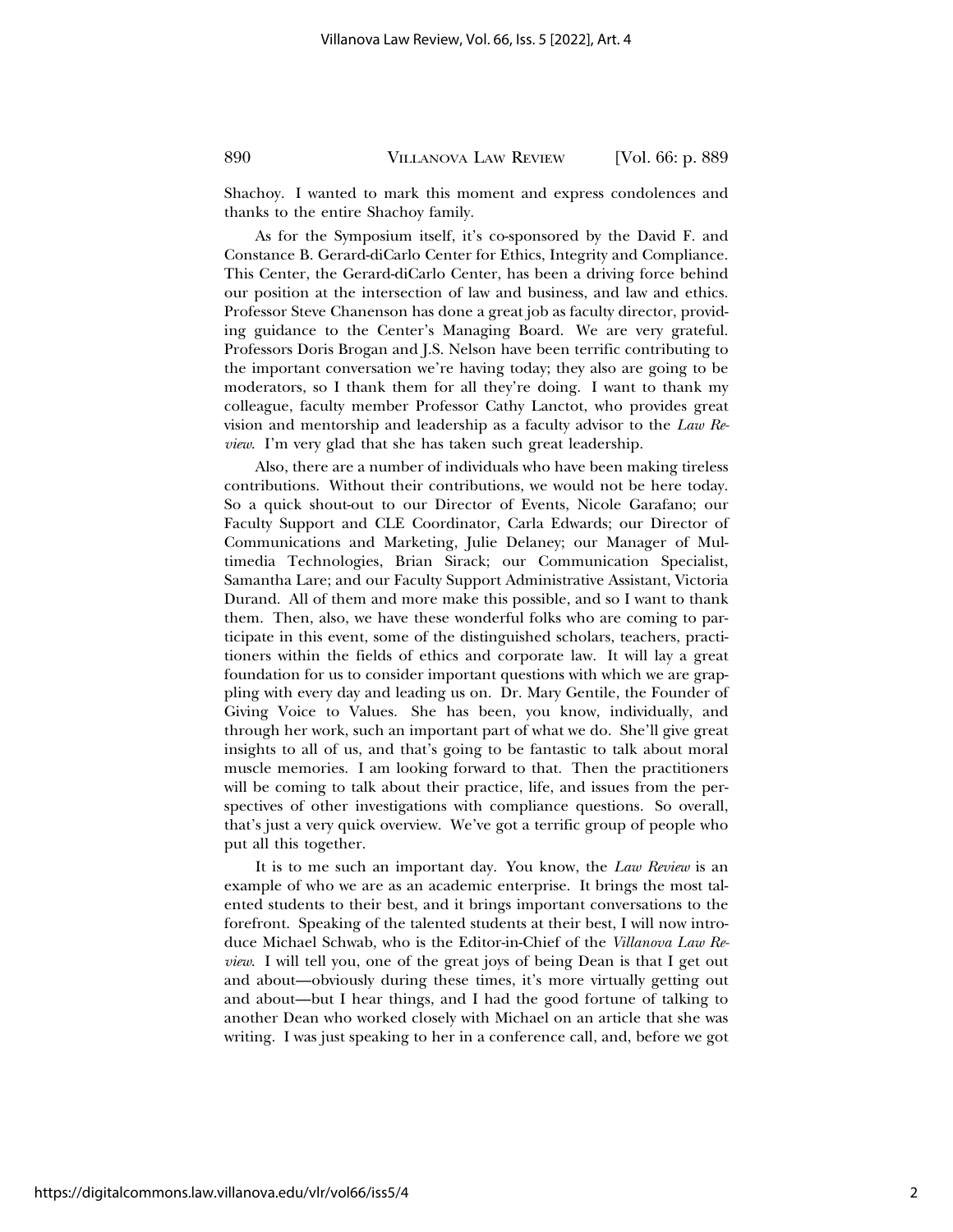started, she said, "I just want to tell you this. This guy is terrific. You guys should be really proud of the students you have." So it's those things that always warm my heart to hear great things about what our students are doing. They are why we exist. So, with that, I think it's been a great day, and I will turn it over to the Editor-in-Chief of *Villanova Law Review*, Michael Schwab.

MICHAEL SCHWAB, VILLANOVA UNIVERSITY CHARLES WIDGER SCHOOL OF LAW: Thank you very much for your remarks, Dean Alexander, and for your continuous support of our journal. Hello everybody, my name is Michael Schwab, and I am the Editor-in-Chief, as Dean Alexander mentioned, of *Villanova Law Review*'s Volume 66. Welcome to our annual Norman J. Shachoy Symposium, *Practical Ethics and Corporate Law: The Science Instruction and "Real-World" Application*. First, on behalf of our journal, I would like to express my deepest condolences to the family of Mr. Shachoy. We are privileged as a journal to have this opportunity to honor his legacy through this event. As Dean Alexander highlighted, Mr. Shachoy has played an integral part in our journal and our entire school's great success. And today we are fortunate to have, as Dean Alexander mentioned, the David F. and Constance B. Gerard-diCarlo Center for Ethics, Integrity, and Compliance serve as our event co-sponsor. The Center is a trailblazing organization carrying out our school's mission—preparing students to be better leaders. We thank Professor Steve Chanenson and the Gerard-diCarlo's Center Faculty Chair for his contributions in organization. We also thank Professor J.S. Nelson, and Harold Reuschlein Leadership Chair, Professor Doris Brogan, who served as affiliated faculty for the Gerard-diCarlo Center and are instrumental in planning this Symposium. I'd also like to thank our *Law Review*'s Managing Board, Editorial Board, and Staff Writers. And last but not least, our Faculty Advisor, Professor Cathy Lanctot, as Dean Alexander said, for her consistent guidance for our journal.

Now, without further ado, I am excited to introduce our first panel discussion for the day: *The Science of Behavioral Ethics*. We are delighted to welcome three distinguished business-ethics scholars to the conversation. First, I would like to introduce Dr. Niki den Nieuwenboer, Associate Professor at the University of Kansas School of Business. Dr. den Nieuwenboer's research focuses on deviance in the workplace. Among other research areas, she studies how middle managers can force subordinates to deceive upper management about their performance, the influence of social status, desires in misconduct, and the challenges that ethics and compliance officers face in enacting their roles.

We are also joined today by Dr. Ann Tenbrunsel, David E. Gallo Professor of Business Ethics at the Mendoza College of Business for the University of Notre Dame. Dr. Ann Tenbrunsel's research focuses on the psychology of ethical decision-making, examining why employees, leaders, and students behave unethically despite their best intentions to behave to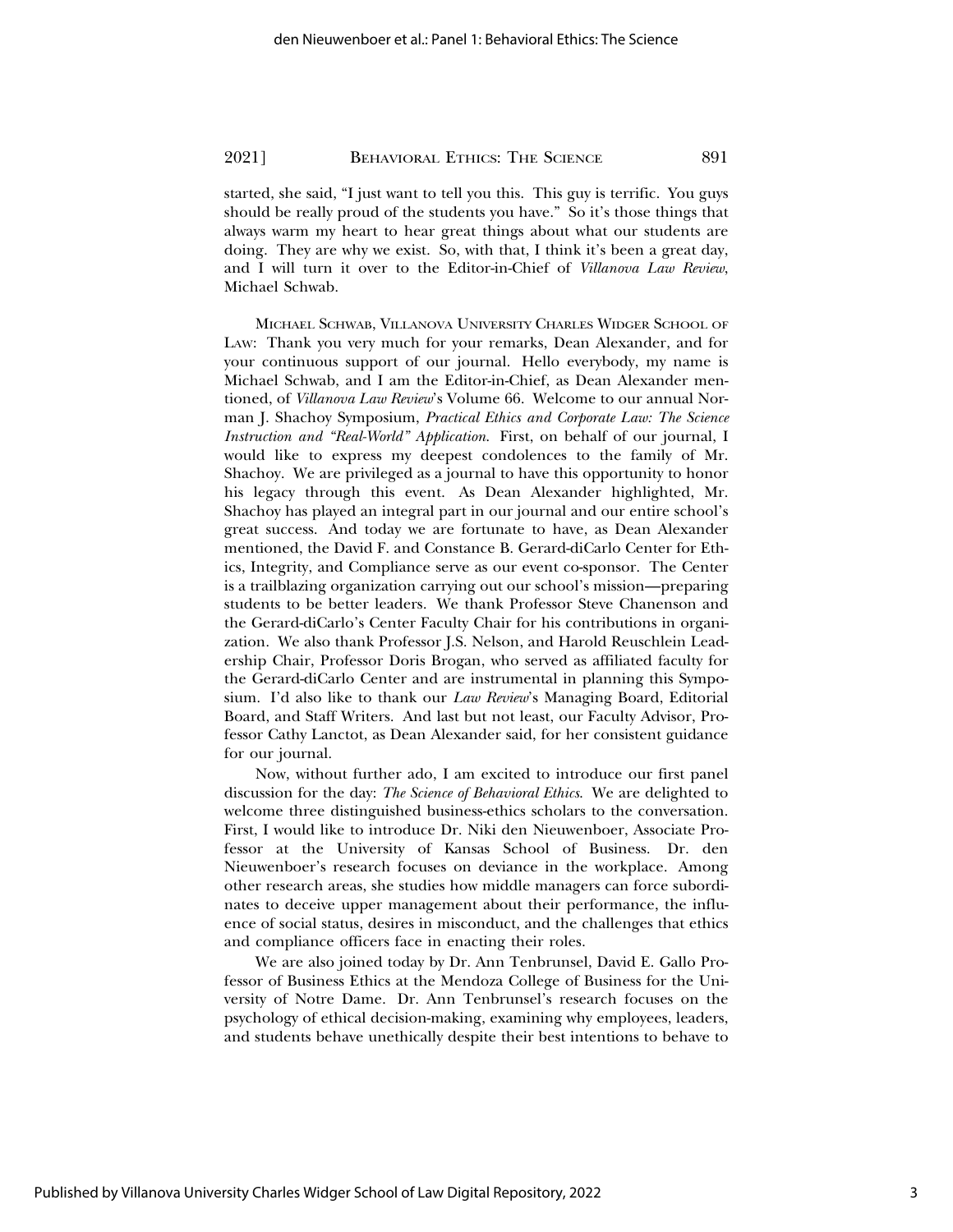the contrary. Dr. Tenbrunsel is the author, co-author, or co-editor of six books on this topic; adaptations, exemptions and references to her work have appeared in a variety of publications, including the New York Times, U.S. News, and NBC.

Finally, I'd like to welcome Dr. Linda Klebe Treviño, Distinguished Professor of Organizational Behavior and Ethics, and Director of the Shoemaker Program in Business Ethics for Penn State University's Smeal College of Business. Dr. Treviño's research focuses on understanding ethical and unethical conduct in work organizations. Her current research includes work on ethical culture, ethical leadership, and the impacts and outcomes of speaking up in organizations. Dr. Treviño has published over ninety research articles in top journals around the country. Today Jillian Brennan and Madeline Smith, members of our *Law Review*, will be monitoring the chat for questions at the end of each panel, and they will convey these questions to our panelists at the end of the sessions. Moderating today's first two sessions will be J.S. Nelson, Associate Professor of Law at Villanova University, who also has a courtesy appointment in Villanova Business School's Department of Management and Operations and serves as a Senior Fellow for the Zicklin Center for Business Ethics Research at the University of Pennsylvania's Wharton School. Her scholarship has been published in numerous legal and business journals.

I'm sharing my screen here. Hopefully everybody can see that, but Professor Nelson's forthcoming book, co-authored with the late Professor Lynn Stout, will be published by the Oxford University Press. The title of the book is *Business Ethics: What Everyone Needs to Know*. The book is designed for lay business people and lawyers with ethical questions, as well as students who would like to know more about these topics.

Now please join me in welcoming our first panel.

PROFESSOR J.S. NELSON, VILLANOVA UNIVERSITY CHARLES WIDGER SCHOOL OF LAW: Hello, welcome. Thank you so much, I am delighted to be here, and we'll get Dr. Treviño, Dr. Tenbrunsel, and Dr. den Nieuwenboer on the screen.

DR. NIKI DEN NIEUWENBOER, UNIVERSITY OF KANSAS SCHOOL OF BUSI-NESS: We're here.

PROFESSOR NELSON: Alright, there we go. The way that we wanted to run this first panel discussion with the panelists is to do some quick icebreaker questions first, and then we'll talk about this really interesting field. We are talking to some of the very best social scientists out there. This is a huge honor and joy for the school that you have come to talk to us. These are the people doing the actual social scientific work, coming up with the findings that are shaping the field. They are revolutionizing our understanding of what business ethics is, and how we behave. This is how we behave, not only at the individual level, but we'll take it from the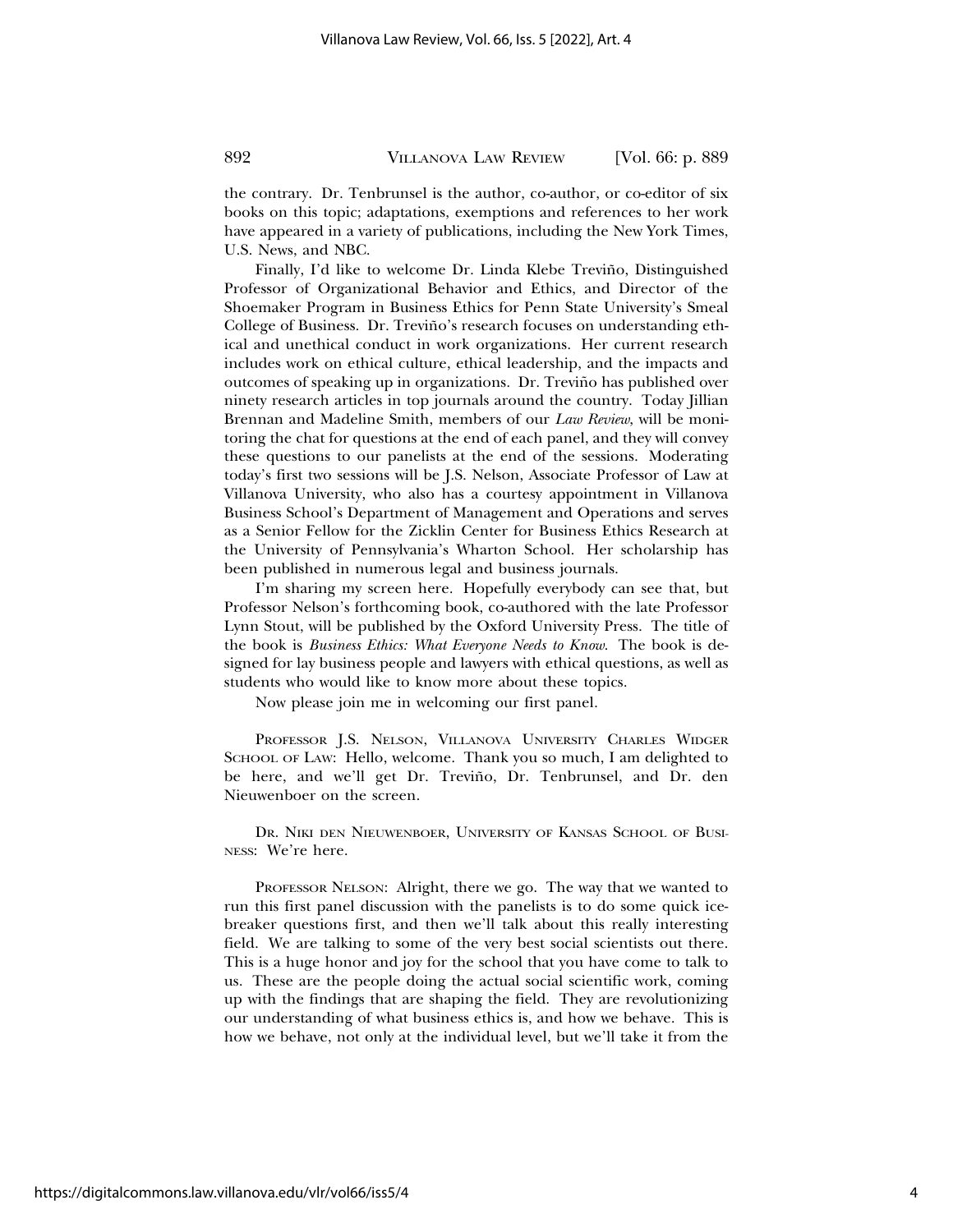individual level, through the individual and the organization, and then we'll finish at the organizational level. Then our next session—we have a ten-minute break in between sessions—is going to talk about what we can do at the organizational level to get the best out of people.

When we talk about compliance, we talk about a legal floor of behavior, but compliance should also be aspirational. We should be thinking about the ethical behavior that we want out of people in our organizations, and how we get that from them. What we'll hear from our social scientists today are really interesting findings about who we are as people, how we behave individually, how that works when we aggregate that behavior, and what it means for our organizations. Let me throw out there a quick icebreaker for these very distinguished social scientists. Please tell us what behavioral ethics is. This is a very dynamic, important field, which has been emerging, and these are the social scientists on the very edge of that field. Let me throw the question of identifying the field to each one of them very quickly.

DR. LINDA K. TREVIÑO, PENNSYLVANIA STATE UNIVERSITY SMEAL COL-LEGE OF BUSINESS: To start off, I want to say that I really liked our use of the word "science" because that's what it is. That's what we're about, social science, and this is a very big field today. When I started in this business about thirty-five years ago, I was a very lonely person actually trying to do work in this area. But so, it's big, and we'll do our best to try to paint a landscape for you in brief.

Basically, what we're interested in is the study of ethical and unethical thought and action. And importantly, I think many of us are interested in that in an organizational context. So we're not out there on a deserted island. We're talking about people working in an organizational context. I think there's a mythology out there that somehow adults are fully formed ethical beings, and they learned everything they need to know in kindergarten. There was somebody who wrote a book about that . . . . We definitely do not subscribe to that belief and our research I think supports that.

So, what we are interested in, and what we study, is about people; about individuals who think and act as they do in these organizational settings. What are their feelings, thoughts and actions? And how do other people and other contextual factors such as leaders, incentive structures, norms—all those kinds of things—influence them? Climates, cultures? How do all those external factors influence them to behave as they do?

We use all the methods of social science to do that. It depends on the research question, but we have a very big scientific toolbox. We use surveys. We do laboratory experiments. We do interview-based and embedded research, where people are actually embedded in organizations to do that work. I think that the rest of the panel—as I understand it—is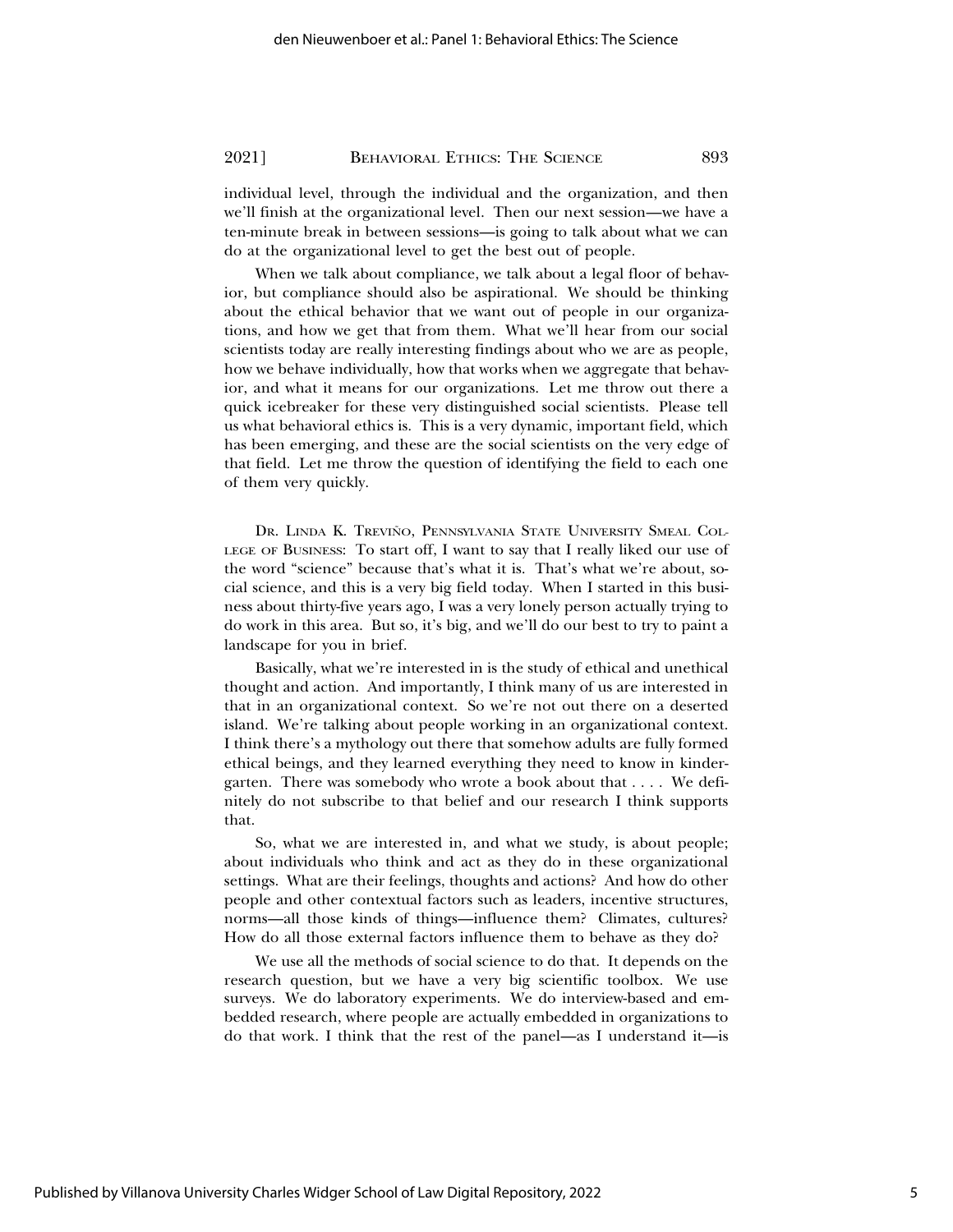going to delve more deeply into some of those areas, but either one of my fellow panelists should feel free to jump in if I left something huge out.

PROFESSOR NELSON: No, that's fantastic. Thank you.

DR. DEN NIEUWENBOER: I could just add one little thing—so the point is that it can be managed, right? I think that was a thing that Linda sort of skipped over. If you design an organization better, then you should have less unethical behavior. And that's ultimately our goal—not so much just to understand why it happens, but also, as Linda suggested, like hey, what can we change to make sure that people do not behave unethically?

PROFESSOR NELSON: Right, that there's a science to this. These are not given principles that just arrived. These are things that change, and that can be managed. Okay, let me get Ann involved. Ann, please talk to us a little about some of your work studying behavioral ethics at the individual level. First of all, are people as ethical as we think we are?

DR. ANN TENBRUNSEL, MENDOZA COLLEGE OF BUSINESS, UNIVERSITY OF NOTRE DAME: Great question. Adding to what Niki and Linda said, in addition to the organization we also study individuals. Distinguishing behavioral ethics from normative ethics, we study how people actually behave, not how we think they should behave.

My focus has really been on why we don't know that we behave unethically. So in other words, what are the blind spots? And one of the first is what you just mentioned *J.S.*, and that is that we all walk around thinking we are more ethical than we really are.

So, for years—I have not been in this as long as Linda, but I might have been a distant second, or fifth, or tenth—since the early nineties—I have been surveying undergraduates, executives, people, corporations, and my executive students. I always ask them to rate themselves on how good they are. So how honest you are, how good you are at driving, how good at your decision making, how many friends do you have? And they rate themselves on a scale from zero to one hundred: one hundred being "I'm the best in this classroom;" zero being "I am the worst;" fifty being average.

When you average those numbers, the average of those numbers should be fifty, because that's what you told them the average should be. Of course, what we know from psychology is that everybody rates themselves higher—it's a very well-known phenomenon known as positive illusions. But what I've consistently found in these last years is that honesty is rated significantly higher than everything else. We engage in almost hyperinflation about our ethicality, and to me, that's always the good news because it means it's important to us, and we want to be high on that dimension. The bad news is I'm walking around feeling like I'm really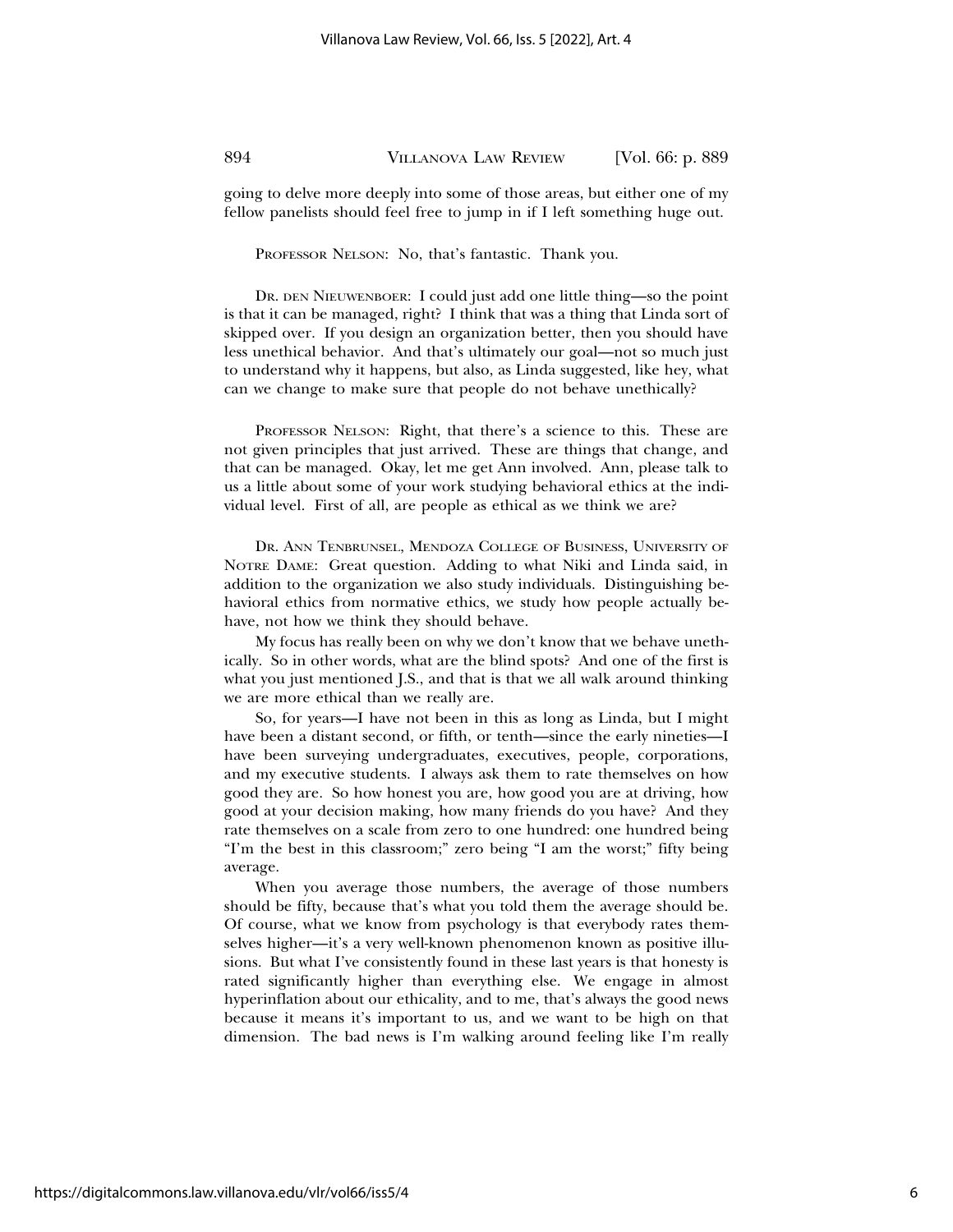pretty good. In fact, I'm close to excellent, and so there's no need for me to improve my behavior.

PROFESSOR NELSON: Yes, that's really important. Can you talk to us a little bit about some of the very important findings that you've been able to uncover regarding ethical fading and perhaps motivated blindness? These are very important concepts of which you've been at the forefront.

DR. TENBRUNSEL: So, a couple of pieces on the individual level. One is, we find that I predict that I'm going to behave ethically and, at the time of the decision, I often don't. There's a really great study on sexual harassment where women predict that they would stand up to an interviewer who asks very inappropriate questions, and then, when they actually put them in a situation—which I don't think we'd get Institutional Review Boards' (IRB) approval anymore—in actuality, no one stood up, so there's a disconnect.

What happens at that time of the decision, at least in part, is the role of ethical fading. That is, at a distance I say, "Of course, I would never do that, that's unethical, or I would stand up, as that is the ethical thing to do" at the time of the decision. I might also be saying, "This is a business decision," and not an ethical decision, and, when I do, the ethics have flown out the window. I'm asking myself, "So what's feasible for myself in this moment?" All of these aspects reduce the likelihood that I will behave ethically, like I predicted that I would.

Linda Treviño has done some great work on moral disengagement how we actually disengage from morality, viewing the decision as less unethical than it really is. As a result, we actually don't really sanction ourselves because this wasn't really an ethical dilemma. Ethical fading means that I don't actually see the ethicality. Thus, no matter how many principles and values and Sunday services you go to, if your brain doesn't see this as an ethical decision, it's simply not going to call up your ethical principles as they are not seen as relevant.

To your next question, J.S., motivated blindness describes how we don't see the unethical behavior of those close to us or those important to us, because it's really not in our best interest to do so. It's not in your best interest to call out your client. It's not in your best interest to call out your boss. So it's not that we just only calculate and say, "I'm not going to report that, that's going to hurt me." I also believe—and we have evidence that suggests—I don't even see the behavior in the first place. It's like a horse with blinders: I just don't want to see it, so I don't.

PROFESSOR NELSON: Yes, and do we change when we are in power? What happens to us in that situation?

DR. TENBRUNSEL: When I am in power, I don't think of others as much. I'm not as empathetic. I engage in norms or I engage in behavior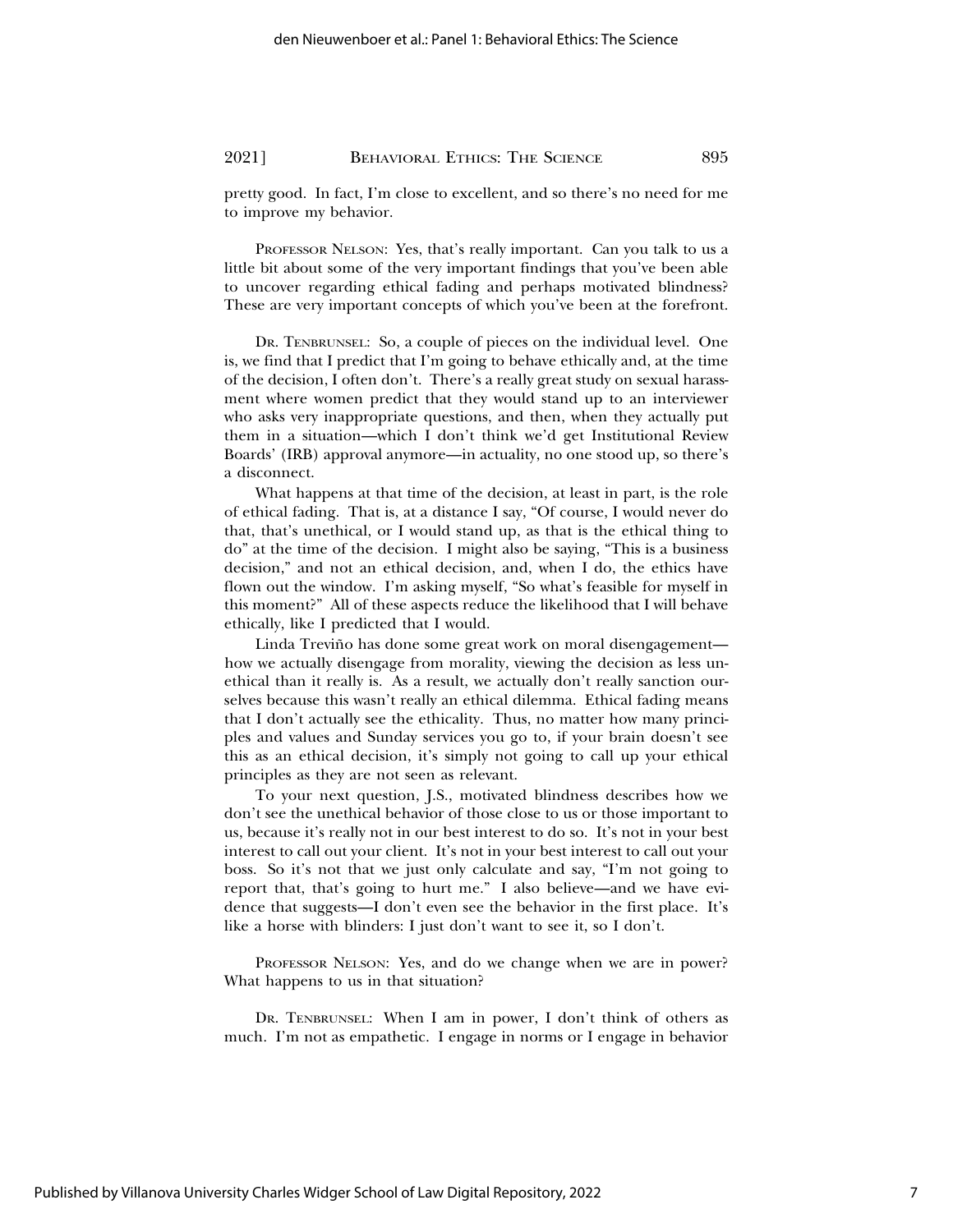that often goes against the norm. There's a great study where they looked at the hierarchy of a university. They videotaped a reception and coded whether people ate messy foods—such as the stuff that you don't want to eat because it's going to be over your face. They looked at their cookiecrumb spray around there where they ate. And they found that those higher in power—which the people coding the behaviors didn't know were more likely to pick the messy foods, and to have more crumbs where they ate. People in power don't need to care as much.

One effect is that power can lead to abusive supervision. On the other hand, sometimes people in power, if schooled correctly—this is where Mary Gentile's work is going to come in—are also often in a position, because they don't care what others think as much, where they can speak up. So it's a tightrope, and it depends on who's in there, how you design that the role, and what the norms are in that organization.

PROFESSOR NELSON: That's fantastic and so interesting. Let me now turn—and this is mostly Niki's work where she's starting to integrate a lot of the findings at the individual level, and starting to think about us within organizations—how do that all those findings about us as individuals change? Do you know what happens to us when we move into groups, and we are within an organizational structure?

DR. DEN NIEUWENBOER: Before I get into that, as Ann was talking, I was reminded of Dolly Chugh's work on ethical learning. She suggests that we should think of ourselves as "goodish" rather than perfectly good. Dolly argues that we should permit ourselves to think of ourselves as only moderately ethical, so to admit to ourselves that we're not perfectly ethical—as Ann was talking about—because that enables us to tap into our growth mindset, if you will. That will open us up to learning about why we behave unethically, and to learn what we can do to behave more ethically. And that is just something that I thought is interesting to add there. If we admit to ourselves that we are, in fact, not as honest and ethical as we like to think we are, that actually enables us to behave more ethically in the future.

But anyway, switching over to the organization. I mean, there are many things that we could talk about. The thing that that we sort of discussed early on—when we were preparing for this meeting—is some of the work that I've been doing. The person who collected the data for that study—his name is João Vieira da Cunha—he essentially went into an organization, grabbed a chair, sat down, and watched people work for about fifteen months. And he watched those people cheat on their performance in an organization for fifteen months. We have written a paper on that, and one of the things that I think is especially interesting in the context of a legal audience, is that we need to be mindful that, normally, we design an organization with rules and performance management structures, and all those kinds of things.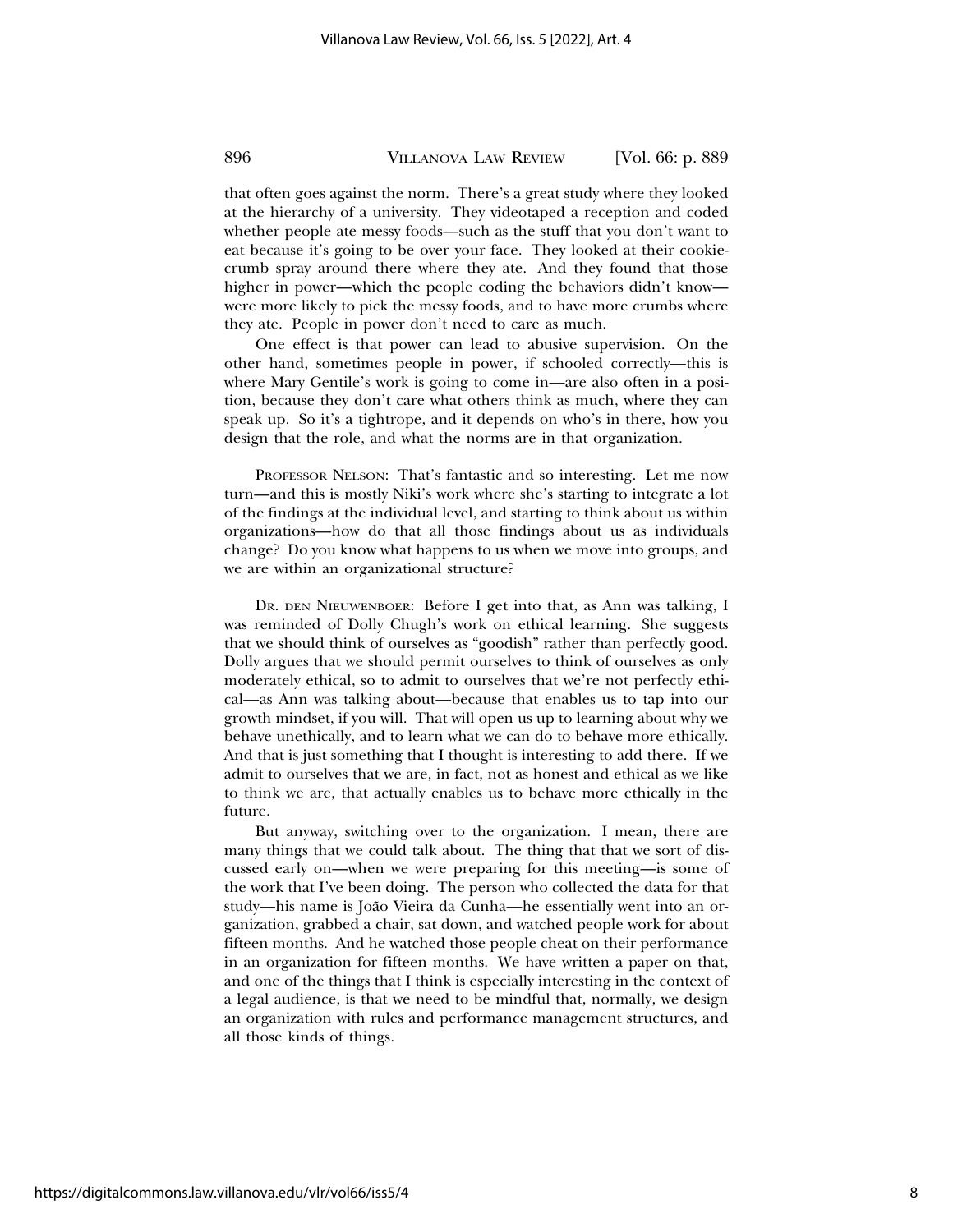But what actually happens? Organizations can completely deviate from that. And so what we found is that what people do in practice, when faced with impossible goals, is that they figure out a way to work around the rules and processes that are imposed, to find a way to cheat without getting caught.

In this particular organization, there was high performance pressure, and people weren't able to meet the performance goals in an ethical way. Rather than give up on meeting their performance goals altogether, middle managers essentially started trying to find ways for their subordinates to reach their goals unethically. What they ended up doing is developing a whole set of sub-routines, if you will, that deviated from the formal prescriptions. Which means that these middle managers looked at the rules that were in place, and they essentially designed only those types of unethical behaviors that would evade those rules, or that would basically evade the kinds of monitoring practices that were there.

I think what's important to realize is that the unethical behavior that people end up doing is adapted to the monitoring practices that you have, and that means, in turn, that the rules that you have do not function so much to catch things, because people will, you know . . . . I like to say that people aren't stupid. They will do the things that they think you won't notice. The answer is not to make more rules, because people will just work around them. Instead you should talk to people and do more management by walking around. That is how you could find these things out better.

Also, building on this idea of ethical fading, which you do see in organizations, is that a lot of people still remained aware of the fact that they were behaving unethically. In the organization that we studied, we had about one hundred people who were engaging in unethical behavior, and who were being forced to do so by their middle managers. And about eighty percent of them thought that it was stupid, didn't want to do it, et cetera. So they remained ethically aware in a certain way, but at the same time, they didn't feel morally compromised enough to try to push back.

When you think about ethical fading in an organization, it manifests itself largely in a sort of acknowledgement that this is unethical, but that I'm doing it anyway and blaming the boss.

As we were talking and preparing for this session, we also ended up talking about an interesting thing that we might want to study. We know that, when you deplete cognitive resources, people will engage in more unethical behavior. I know from also teaching—about every fall I teach a group of military officers, and they end up having to lie a lot in their organization to meet performance expectations—that this is often exhausting and demoralizing.

So I wonder, if you create such a system in which people will feel forced to engage in unethical behavior because otherwise they might lose their jobs, they're likely to engage in some amount of ethical fading to do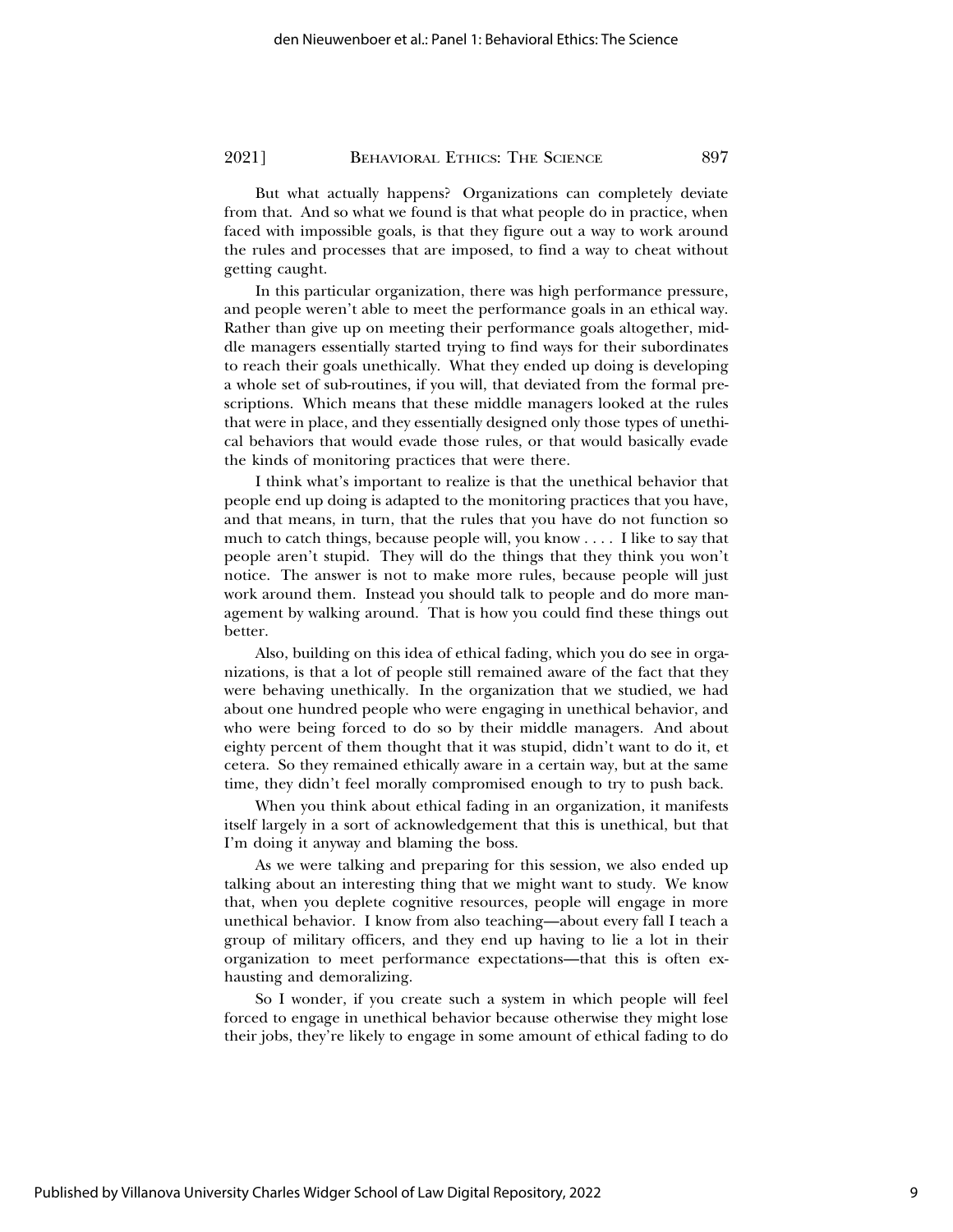so because their moral conscience is being compromised. And I wonder whether that depletes resources and whether that will actually end up causing more unethical behavior.

In part that might then put the blame for this unethical behavior even more on the organization . . . .

So those are some semi-coherent thoughts here early in the morning in Central Time.

PROFESSOR NELSON: Thank you so much for getting up so early, Niki. And Ann too. Oh my goodness, you guys are amazing.

I wanted to bring Linda in, and I do want to make sure that Linda is going to speak much more in the next session because that's a lot of her research. I also know that we're coming close to question time, and we will have one of our wonderful students, Jillian, come online and give us some questions in another two minutes or so, but perhaps Linda could talk to us a little bit as we are thinking about organizations.

One thing that's coming up is this idea of cognitive load. Some other issues are about how individuals are experiencing their fit within the organization. I wanted to ask you a little bit more about that, about values fit.

A really important thing that you guys have been finding is that people want to be ethical. They want to be ethical at work. They want to be ethical in so many parts of their lives. What happens when someone feels as though their own values are not a fit for the organization? What's going on there? How do we figure out what our values are individually? And by the way, do people have vastly different ethical values? And for organizations, how do we articulate our ethical values for the organization?

DR. TREVIÑO: Yes, so it's a complicated question. People have different ethical values. You'd be surprised. I have my students do a values exercise where they try to choose their top values and prioritize those just about three to five. I tell them that you have to pick a small enough number so that you can actually remember what they are so that, the next time you face an ethical dilemma, you actually have them at hand. Then we talk about what values they chose in class, and they are sometimes surprised to find how different they are. I also encourage students to have somebody close to them do the exercise, maybe a roommate or significant other. But then—they get tired of me saying this, but I'm kind of a broken record on this with students who are going to be in an organization, either a new organization if they're an MBA student, or perhaps their first organization if there are an undergraduate student who is graduating—the idea of values fit is really important.

What we do know—and there isn't actually a ton of research on this but what we do know is that, if there is good values fit, the individual's going to be much more satisfied. They're likely to stay in the organiza-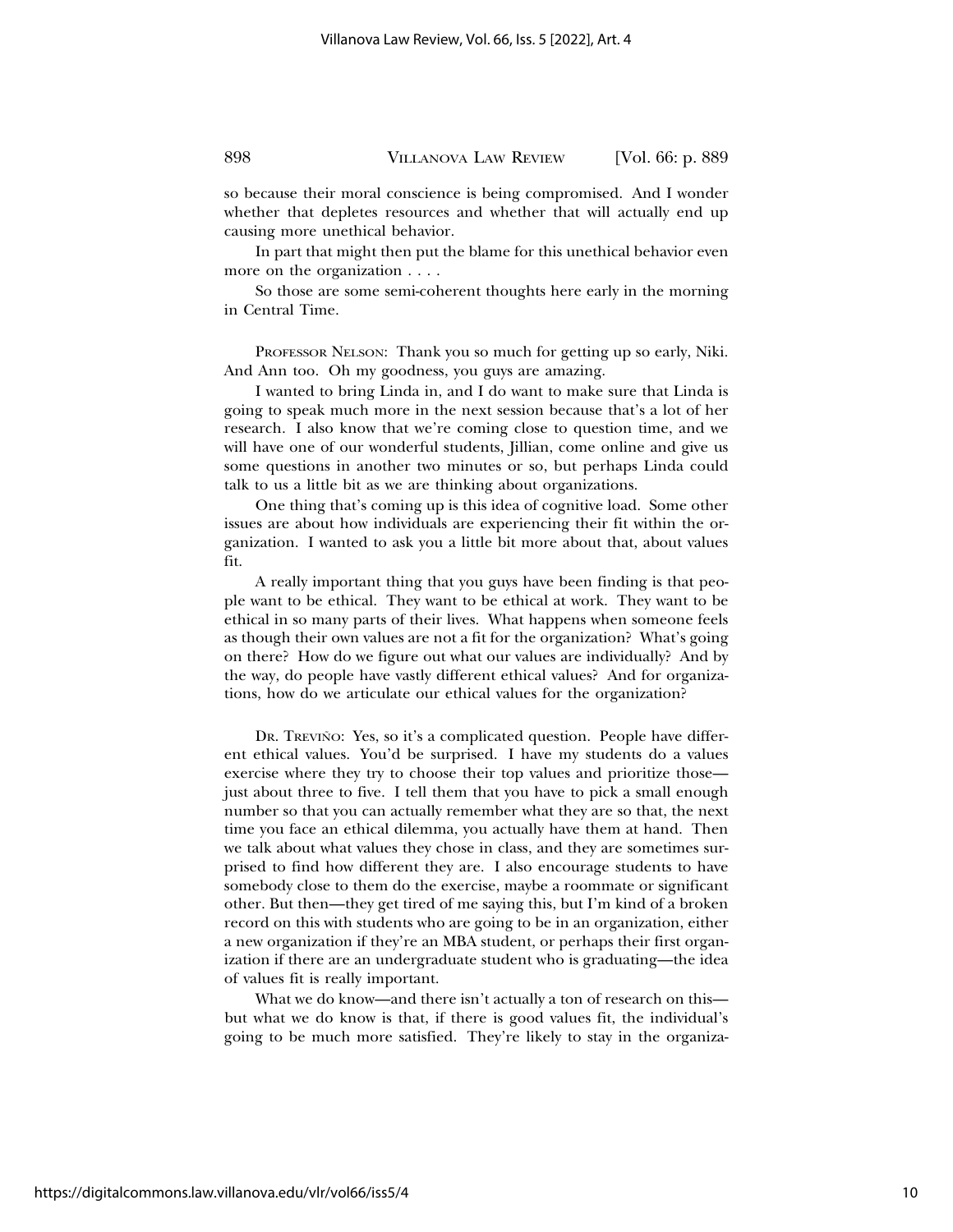tion, and less likely to engage in unethical behavior because there's no reason to. They agree with what the organization stands for, and what it's promoting. But if there's misfit, then they're miserable.

I think people in the audience can probably identify with this because it doesn't just apply to business organizations. I think it applies to law firms, universities, and all kinds of organizations that we work in. If you feel like you are aligned in terms of what you're about and what you value with the organization that you work for, you are much more—you're happier to see the people at work. You're happier to go home and tell your family what you did today. You know, you're just—as I tell my students—a happier camper. So that's the idea with values fit.

That moves us in the direction of talking about ethical culture, which I think we're going to talk about more in the next session. It's enormously important to talk about the ethical culture of organizations, and I don't know if you want me to talk about this now a little bit, and then we can get into the nitty gritty in the next session.

PROFESSOR NELSON: Could you do it in a sentence or two? Because I do want to make sure that Jillian has some chance to get online and ask questions.

DR. TREVIÑO: Yes, I think I can. So organizations are complex in a number of ways. When I talk about ethical culture, I divide it up into formal and informal components. Some things that would be very familiar to the lawyers in the room are the formal components—things like ethical codes of conduct, training programs—those sorts of things. You could also add the performance management system that Niki mentioned—the structure of the organization, formal decision-making processes. But there are also the informal components that I think we'll talk a lot more about later. I always say that the formal side says: this is who we say we are; and the informal side says: this is what we actually do and how we actually behave. So what are the norms of daily behavior? What are the important people in the organization actually saying, doing, and encouraging? What's the language people use? Do they use the language of ethics or not? What are the stories that they tell about the organization? Who are the heroes? Who are they talking about? Are they holding up people of integrity or is it the person who makes the most sales, and it doesn't matter how you make them?

PROFESSOR NELSON: Very important points, and we're going to get far more into that in our next session . . . .

[Question-and-answer portion omitted.]

PROFESSOR NELSON: Okay, great. So, let's give everybody a break, and we're going to have these amazing panelists back to talk more about the